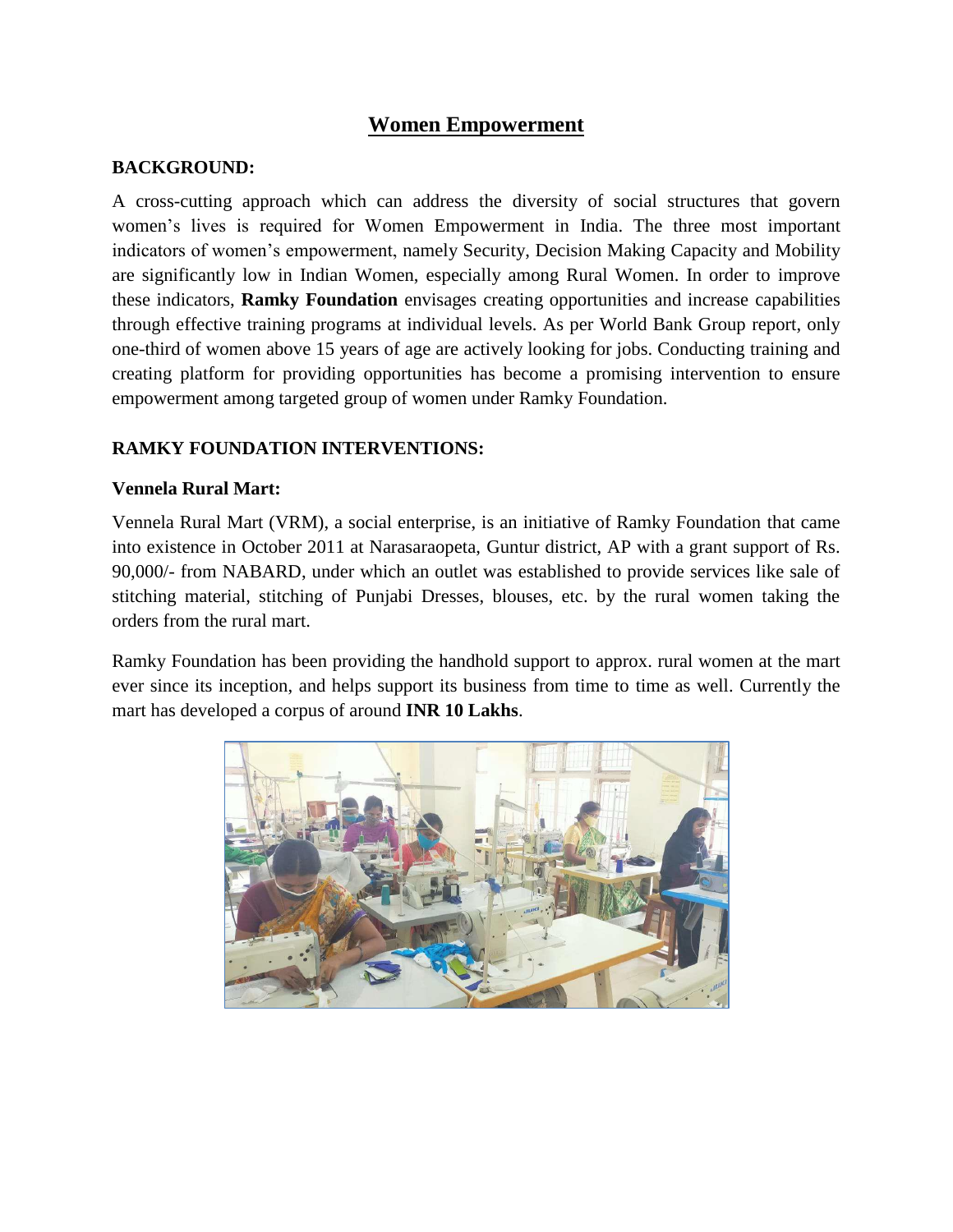

### **Skill Trainings to the Rural women:**

These centers are mainly operated to impart various entrepreneurship skills among women and young girls in rural areas. The rural women are trained in the discipline of tailoring, stitching, etc. The curriculum is designed week-wise, meaning a certain area is focused upon for that particular week. The trainings also include sessions to create alternative livelihood means by conducting chocolate making training programs, candle making, papad making, etc. The women then go ahead setting up their stalls on festive occasions, as a means to hone their entrepreneurial skills under the guidance of Ramky Foundation.

Along the same lines, we have newly initiated the program called as **'Computer Literacy Program'** to instill the computer literacy among the rural women and girls. This has a set syllabus which targets basic computer skills such as MS Office. The Gram Panchayat has been supporting us by all means possible in the initiation of this program.

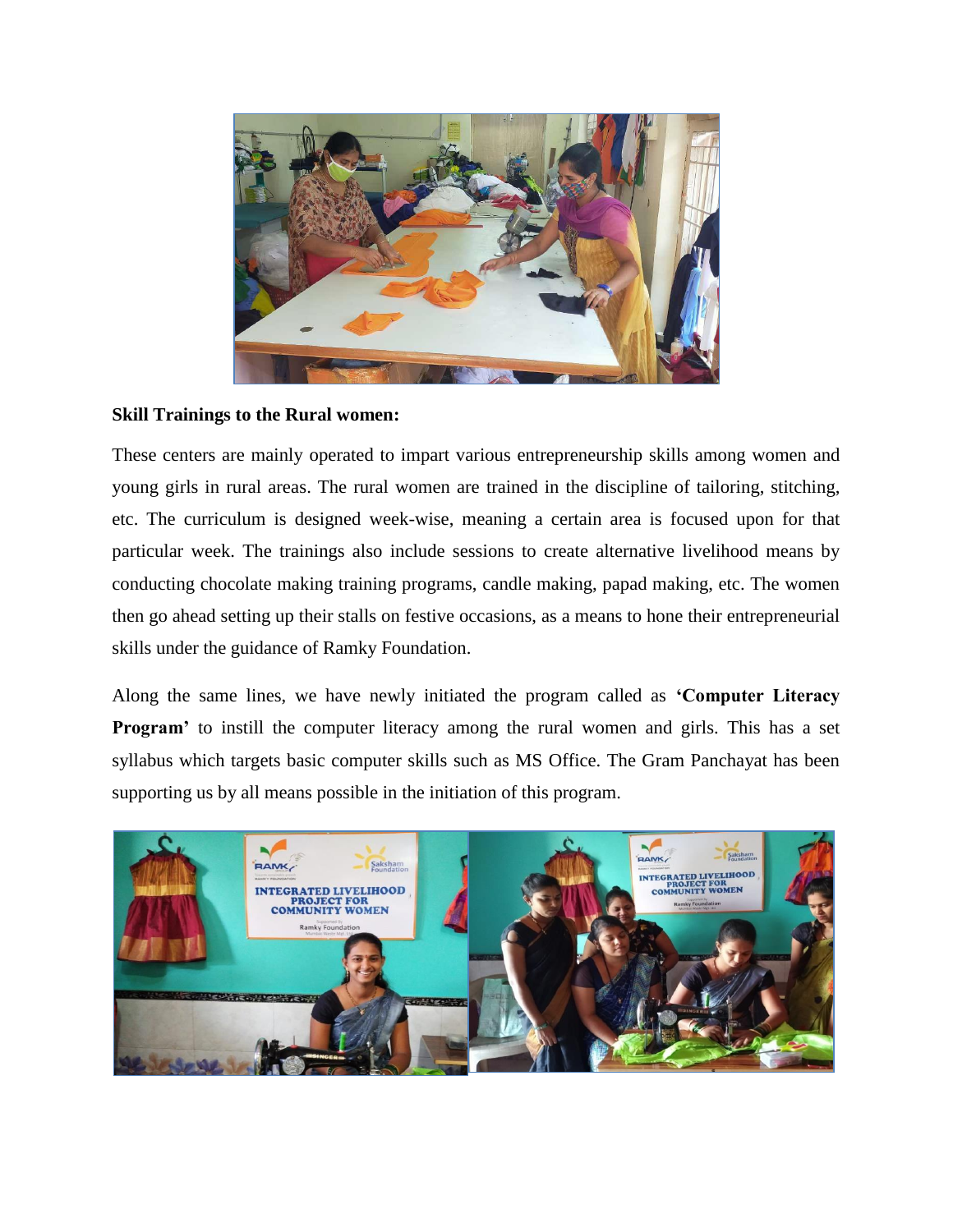